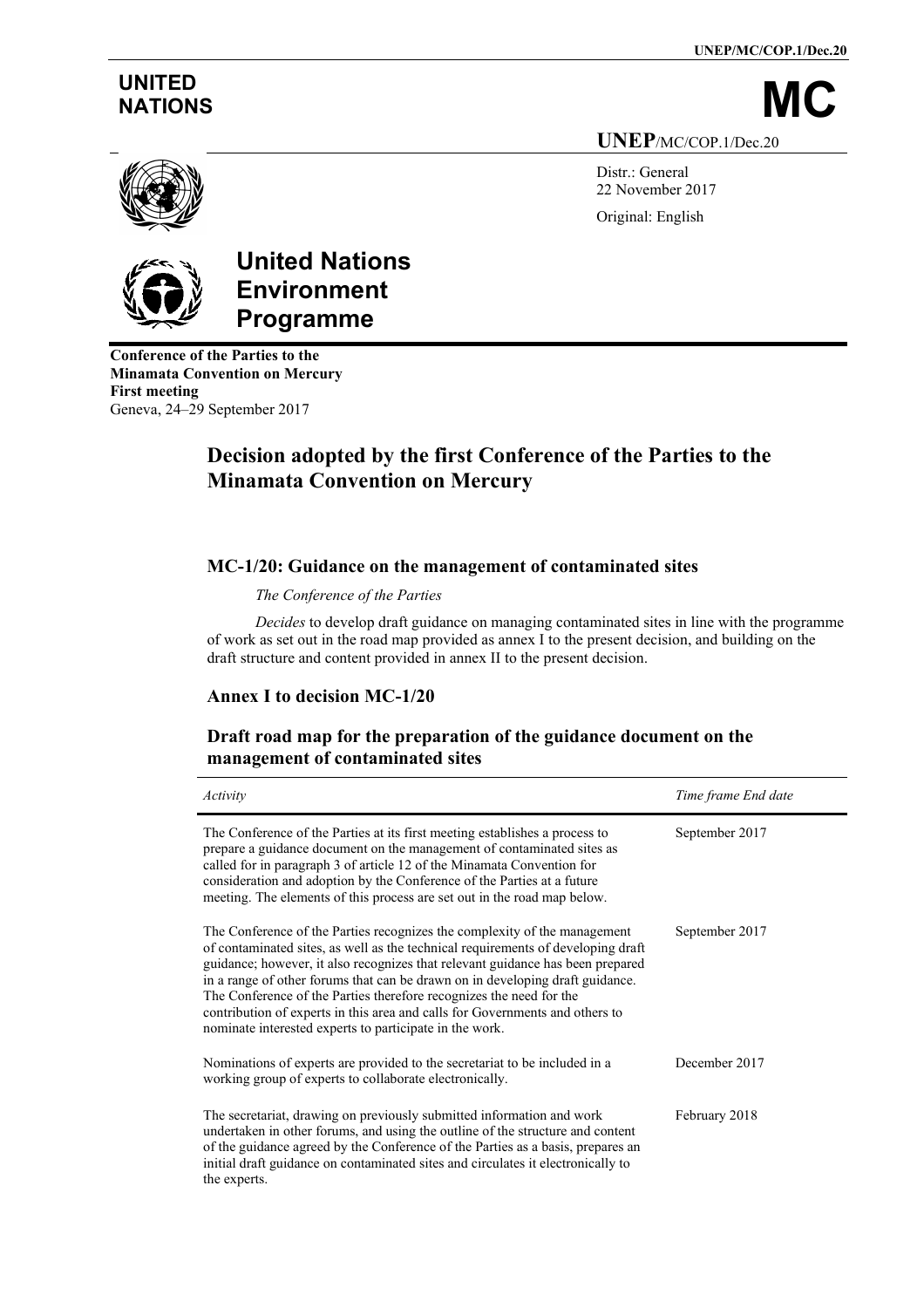| The experts review the initial draft proposals and provide comments to the<br>secretariat electronically. Teleconferences or webinars may be used to discuss<br>the draft guidance as required.                 | April 2018    |
|-----------------------------------------------------------------------------------------------------------------------------------------------------------------------------------------------------------------|---------------|
| The secretariat prepares revised versions of the draft guidance and circulates it<br>to the experts for consideration and further electronic discussion.                                                        | May 2018      |
| The experts consider the revised proposal and prepare recommendations for<br>the Conference of the Parties at its second meeting, including any<br>recommendations for new or additional work to be undertaken. | July 2018     |
| The secretariat makes the draft guidance and any recommendations available<br>to the Conference of the Parties at its second meeting for its consideration and<br>further recommendations.                      | November 2018 |

#### **Annex II to decision MC-1/20**

**Outline of the structure and content of guidance on the management of contaminated sites**

#### **Guidance on the management of contaminated sites**

### **A. Introduction**

The introduction will provide general background information on the risks to both human health and the environment associated with mercury exposure. It will give information on the global use of mercury, with particular relevance to those uses that have resulted or are likely to result in contaminated sites (in particular artisanal gold mining, use in chlor-alkali production, industrial waste management, or sites that may be contaminated due to run-off from such sites). The introduction will also provide an overview of the obligations under the Minamata Convention on Mercury in relation to the management of contaminated sites, and highlight some existing relevant national policies.

#### **B. Site identification and characterization**

2. The section will set out mechanisms that countries can use to identify sites contaminated by mercury or mercury compounds, as well as techniques to characterize the contamination following the identification of a suspected contaminated site. The guidance will describe the steps that may be required in developing a national list of contaminated sites. Steps may include determination of the national level of mercury or mercury compound contamination that would result in a site being described as contaminated. The term "site" may also need to be defined, taking into account that areas affected by run-off from a primary site may be more affected. The guidance would then cover the mechanism at the national level to determine potentially contaminated sites. This may include a combination of a desk exercise gathering information on current or previous industrial or mining activities in which mercury or mercury compounds have been used or released, or the location of waste dumping area, as well as information gathered through observation of sites and local reporting.

3. Potentially contaminated sites identified through this mechanism can be further characterized through an assessment protocol. The guidance would also cover what such a protocol may encompass, noting that the protocol would need to be agreed at the national level. The assessment protocol may include site inspection to further determine the characteristics of the site (including topography, the possibility of run-off or contamination of local water sources, current usage of the site and evidence of previous uses). Detailed sampling of the air, soil and water at the site would be needed to further characterize the risks, and the guidance would include information on sampling information to best characterize the site, as well as a range of analytical methodologies that could be used to determine the level of mercury or mercury compounds present. Sampling of biota, for example fish, waterfowl and local mammals in areas affected by mercury contamination can give useful information, particularly on the risks to the local environment and risk to local populations through exposures through their diet, and sampling of the local populations themselves may also be required. Description of the sampling techniques and analytical methodologies would be included in the guidance. The guidance may also include information on prioritization of activities, where an initial screening activity is used to determine the sites that are considered to be the highest risk (taking into consideration factors such